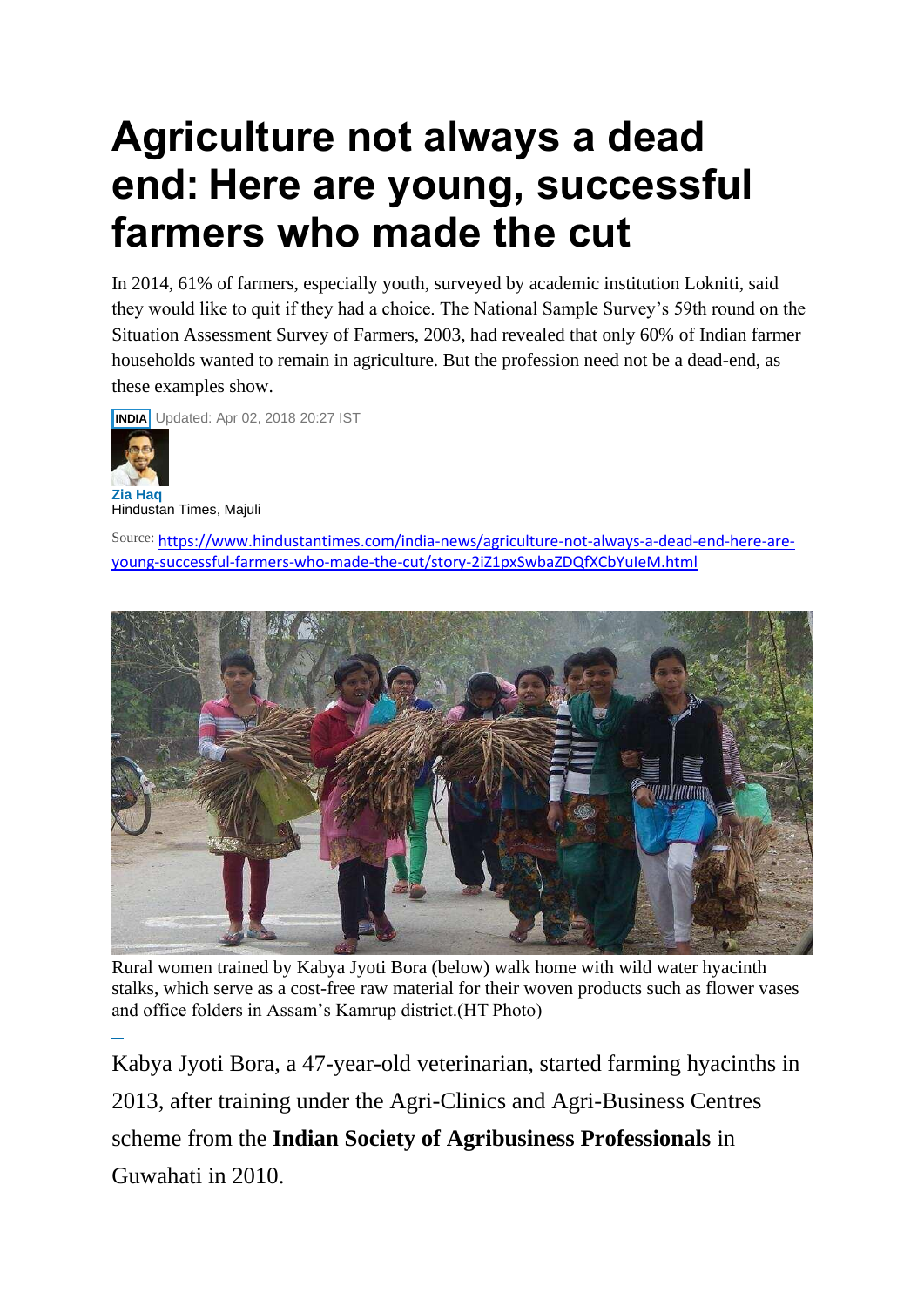Bora then formed an association called ALPED or the Association for Livelihood Promotion and Entrepreneurship Development. With technical and financial support from the state-run North-Eastern Development Finance Corporation Limited, Bora now trains disadvantaged women to make a variety of products from hyacinths.

The technology is utterly simple: the stems of hyacinths are sun-dried and flattened through portable iron press.

The hay-coloured dehydrated stalks become strong to be woven into virtually anything. Thermocol blocks are used as moulds. They can even be used in handlooms. Before taking his project to Majuli, Bora trained 100 low-caste rural women in Kamrup district in the art of making bags, office folders and files from water hyacinth.

In Majuli, the rural artisans now sell their products to foreign tourists and at local fairs. "Most of the 135 women like me make Rs 3,000 a month," Baruah says.

Bora, the agriprenuer, says Rs 3,000 is "like Rs 30,000" for poor households in this island. "They have basic needs, you see."

Bora is now in talks with Majuli's district administration that could transform hyacinth farming and products made from it into a cottage industry.

"The additional deputy commissioner says his office will source all their stationary needs from these women," Bora says.

Addressing farmers this month, Prime Minister Narendra Modi had called for turning agricultural waste into wealth.